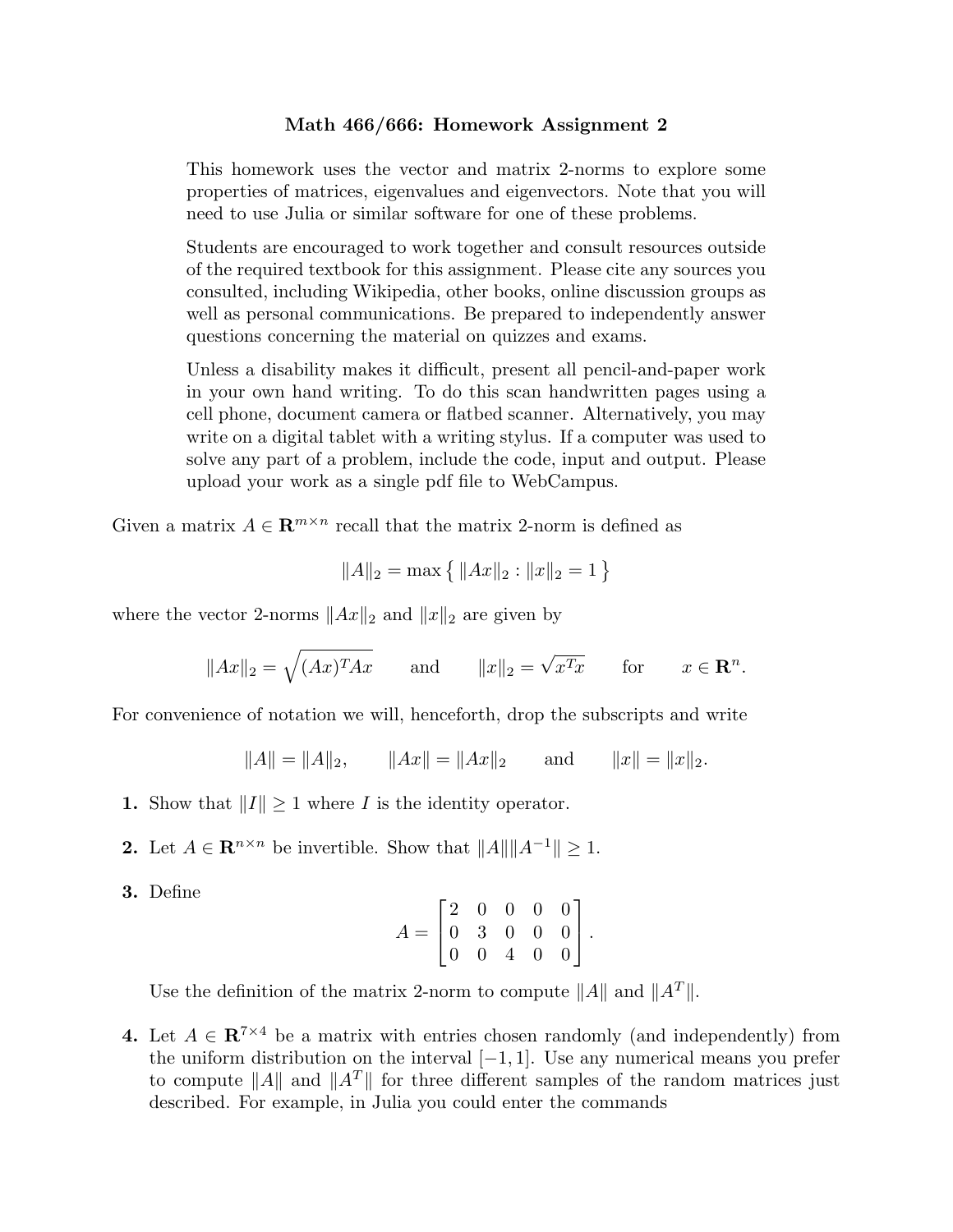using LinearAlgebra  $A=2*rand(7, 4) - 1;$ opnorm(A) opnorm(A')

three times. What relationship between  $||A||$  and  $||A||$  do you notice? Please include all program listings and computer output as part of your answer for this question.

5. Given  $A \in \mathbb{R}^{m \times n}$  let  $x \in \mathbb{R}^n$  and  $y \in \mathbb{R}^m$  be unit vectors such that

 $||Ax|| = ||A||$  and  $||A^T y|| = ||A^T||.$ 

Thus  $x$  and  $y$  have been chosen to be vectors for which the maximum in the definition of the matrix 2-norm is attained.

(i) Use the Cauchy–Schwarz inequality to prove that

$$
||Ax||^2 \le ||A^T Ax||
$$
 and  $||A^T y||^2 \le ||AA^T y||$ .

(ii) By repeated applications of the definition of the norm it follows that

$$
||AA^T y|| \le ||A|| ||A^T|| \quad \text{and} \quad ||A^T Ax|| \le ||A^T|| ||A||.
$$

Explain why  $||AA^T y|| = ||A^T Ax||$  and finally why  $||A|| = ||A^T||$ .

**6.** Let  $A \in \mathbb{R}^{m \times n}$  set  $B = A^T A$  and define

$$
\lambda = \max\left\{ x^T B x : ||x|| = 1 \right\}.
$$

- (i) Explain why  $\lambda \ge 0$  and show that  $||A|| = ||A^T|| = \sqrt{\lambda}$ .
- (ii) Choose  $\xi \in \mathbb{R}^n$  to be a unit vector such that  $\xi^T B \xi = \lambda$  and show that  $||B\xi|| \leq \lambda$ .
- (iii) Expand the inner product  $(B\xi \lambda \xi)^T (B\xi \lambda \xi)$  and show that  $||B\xi \lambda \xi|| = 0$ .
- (iv) Is it true or false that  $\xi$  must be an eigenvector of B with  $\lambda$  as an eigenvalue? If true explain why; if false provide a counter example.
- 7. [Extra Credit and for Math 666] Let  $B \in \mathbb{R}^{n \times n}$  be any symmetric matrix with  $B^T = B$ and choose  $\xi \in \mathbb{R}^n$  and  $\lambda \in \mathbb{R}$  such that  $\lambda = \max\{x^T B x : ||x|| = 1\}$  and  $\xi^T B \xi = \lambda$ .
	- (i) Find an example of a matrix B such that  $\lambda < 0$ .
	- (ii) Show for any  $v \in \mathbb{R}^n$  that  $v^T B v \leq \lambda v^T v$ .
	- (iii) Set  $v = \xi + \epsilon w$  where  $w \in \mathbb{R}^n$  and  $\epsilon > 0$  and simplify to prove that

$$
2w^{T}(B\xi - \lambda \xi) \le \epsilon(\lambda w^{T}w - w^{T}Bw).
$$

(iv) Now set  $w = B\xi - \lambda \xi$ . Is it true or false that  $\xi$  must be an eigenvector of B with  $\lambda$  as an eigenvalue? If true explain why; if false provide a counter example.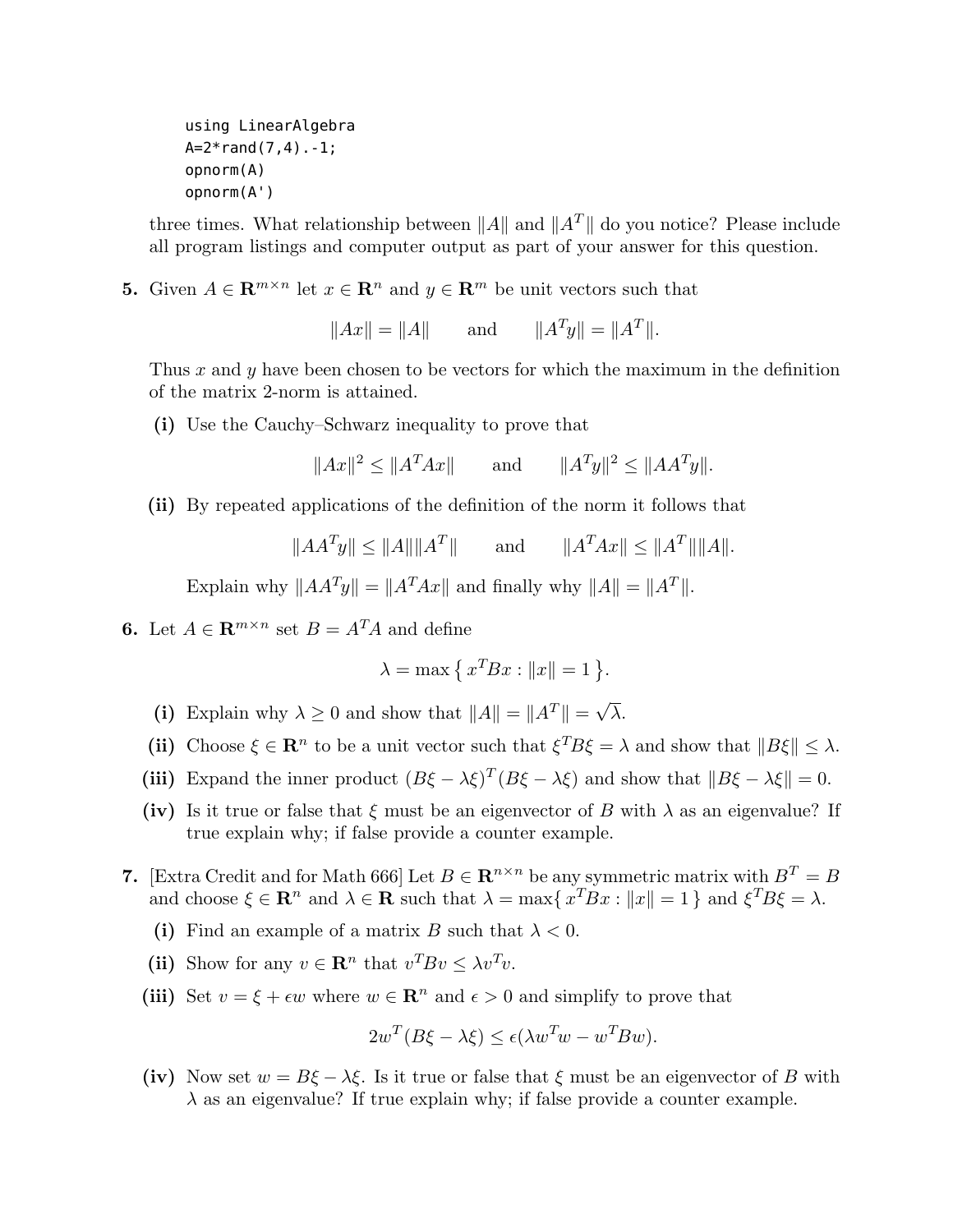# 1. 
$$
\frac{1}{2}
$$
 that  $||I|| \ge 1$  *is* the identity operator.

\n $G_{\theta}$  definition

\n $||I|| = \max \{ ||I|| : ||x|| = 1 \}$ 

\n $= \max \{ ||x|| : ||x|| = 1 \}$ 

\n $= \max \{ ||x|| : ||x|| = \}$ 

So, in fact,  $||\pm||=1$ .

#2. Xet AER<sup>nkn</sup> be innuutide. Slow  
that 
$$
||A|| ||A^{-1}|| \ge 1
$$
.

Let  $x \in \mathbb{R}^n$  be a unit vector. Since 240 then  $A^1x \ne 0$ , for otherwise  $A^1x=0$  usuid<br>imply  $x = AA^{-1}x = A0=0$  which is impossible. Define  $y = \frac{A^{-1}x}{||A^{-1}x||}$ . Then  $y \in \mathbb{R}^n$  is also a unit vector. By definition of matrix norm  $||A_{\mathcal{Y}}|| \leq ||A|| \text{ and } ||A^{-1}x|| \leq ||A^{-1}||.$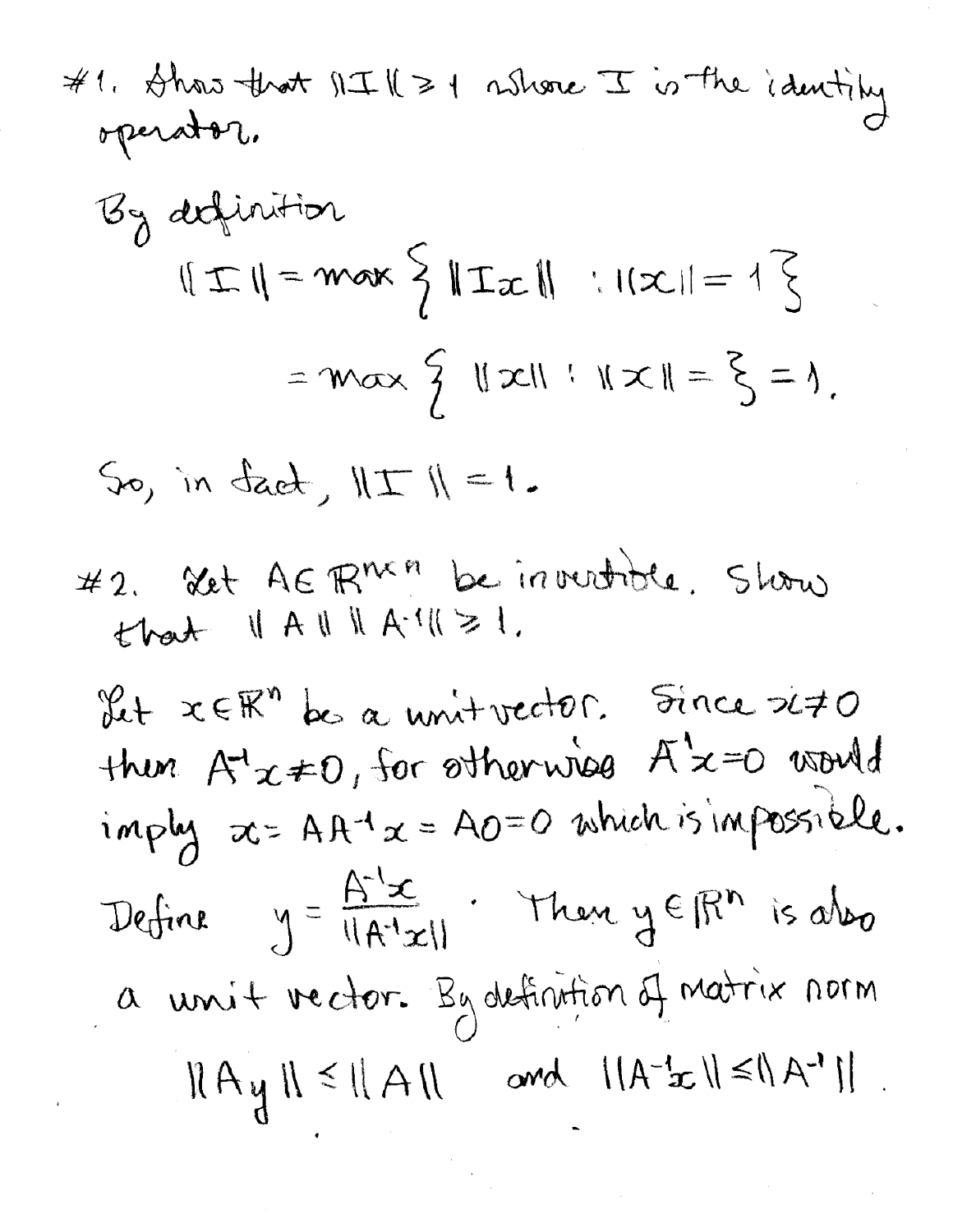#2 continues...

 $N_{\rm tot}$  $\frac{1}{\|A'^4 \alpha\|} = \frac{\|x\|}{\|A'^4 x\|} = \frac{\|A A'^4 x\|}{\|A'^4 x\|} = \|Ay\| \le \|A\|$ implies which was to be shown.

 $\mathcal{L}^{\text{max}}_{\text{max}}$  , where  $\mathcal{L}^{\text{max}}_{\text{max}}$ 

 $\mathcal{L}^{\text{max}}$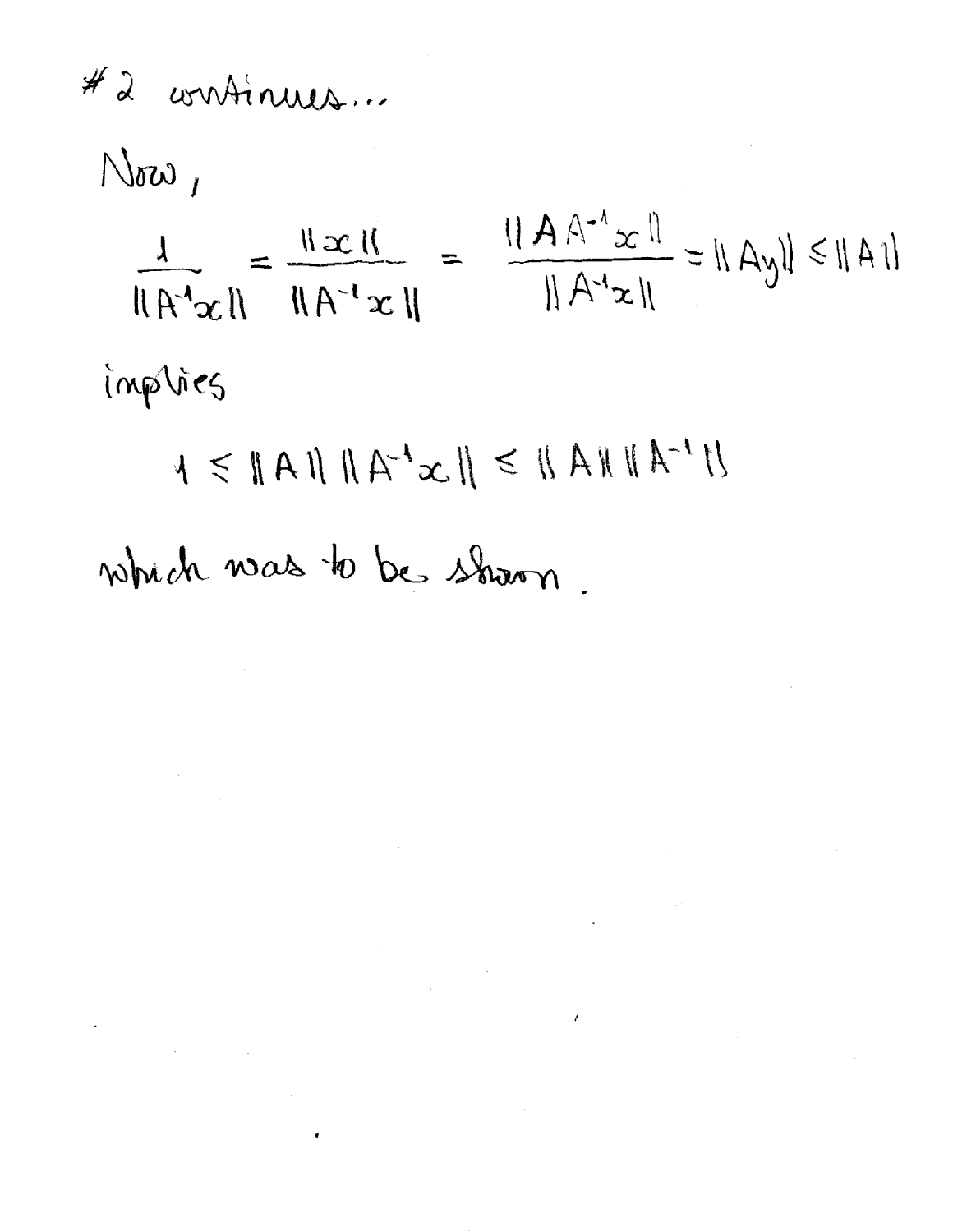#3 Detine

$$
A = \begin{bmatrix} 2 & 0 & 0 & 0 & 0 \\ 0 & 3 & 0 & 0 & 0 \\ 0 & 0 & 4 & 0 & 0 \end{bmatrix}
$$
  
Uor the definition of the matrix 2-notro  
to compute  $||A||$  and  $||A||$ .  

$$
|\nabla u + \nabla u| = 1
$$
  
we have  

$$
Ax = \begin{bmatrix} ax_1 \\ 3x_2 \\ Ax_3 \end{bmatrix} \in \mathbb{R}^3
$$
.

Therefore

\n
$$
\|Ax\|^{2} = 4x_{1}^{2} + 9x_{2}^{2} + 16x_{3}^{2}
$$
\n
$$
\leq 16 (x_{1}^{2} + x_{2}^{2} + x_{3}^{2})
$$
\n
$$
\leq 16 (x_{1}^{2} + x_{2}^{2} + x_{3}^{2} + x_{4}^{2} + x_{5}^{2})
$$
\n
$$
= 16 \|x\|^{2} = 16.
$$
\nFrom this it follows that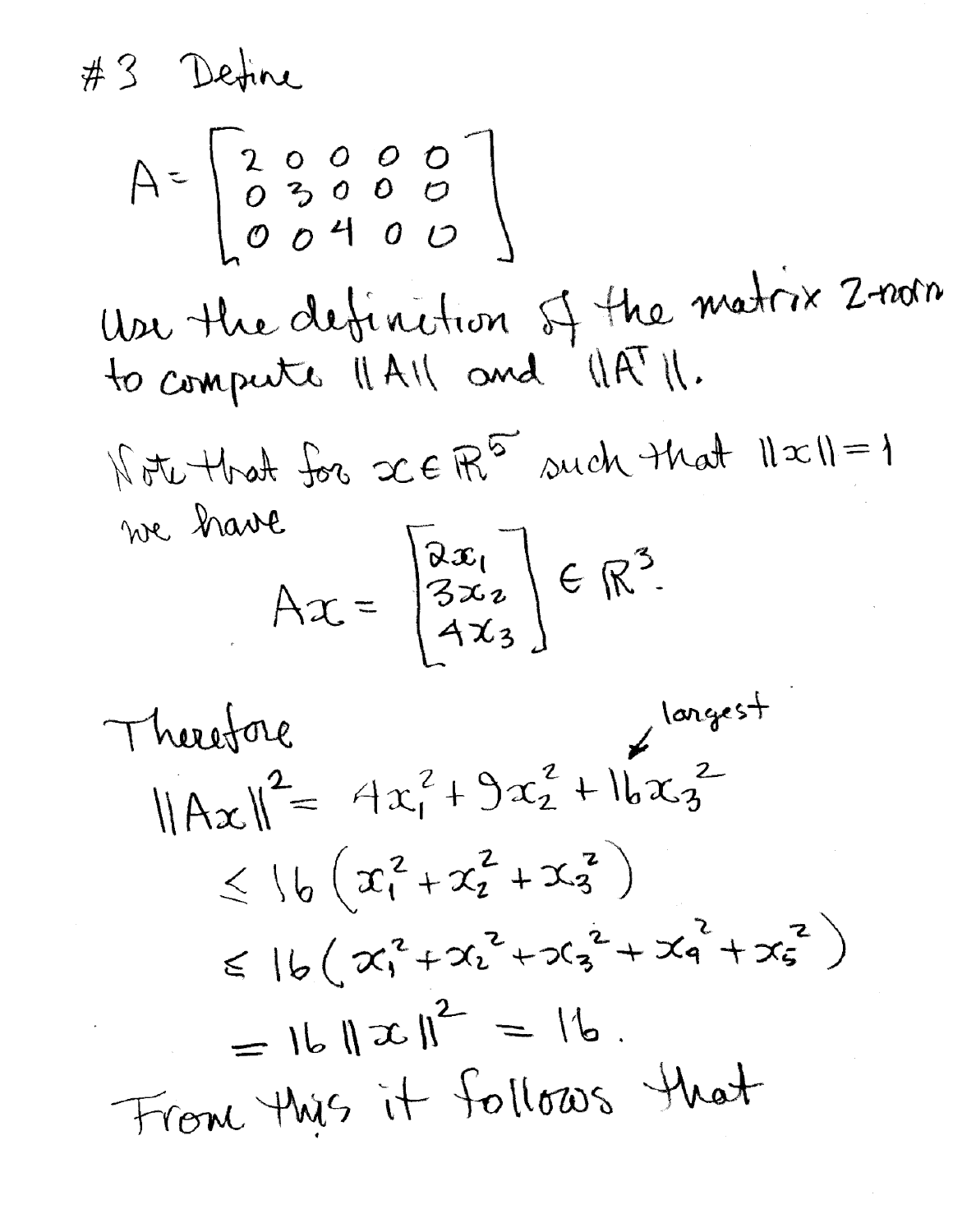continues...  $#3$  $||A|| = max \frac{5}{4} ||Ax||$  : $||x|| = \sqrt{5}$  $<\sqrt{16}$  = 4 On the other hand, taking  $x = \begin{bmatrix} 0 \\ 0 \\ 1 \end{bmatrix} \in \mathbb{R}^{6}$ yields à unitrector  $||x||=1$  such that,  $A_{x} = \begin{bmatrix} 0 \\ 0 \\ 4 \end{bmatrix}$ In particular, sorthis particular Consequently (IAI = 4. It follows that  $||A||=4$ .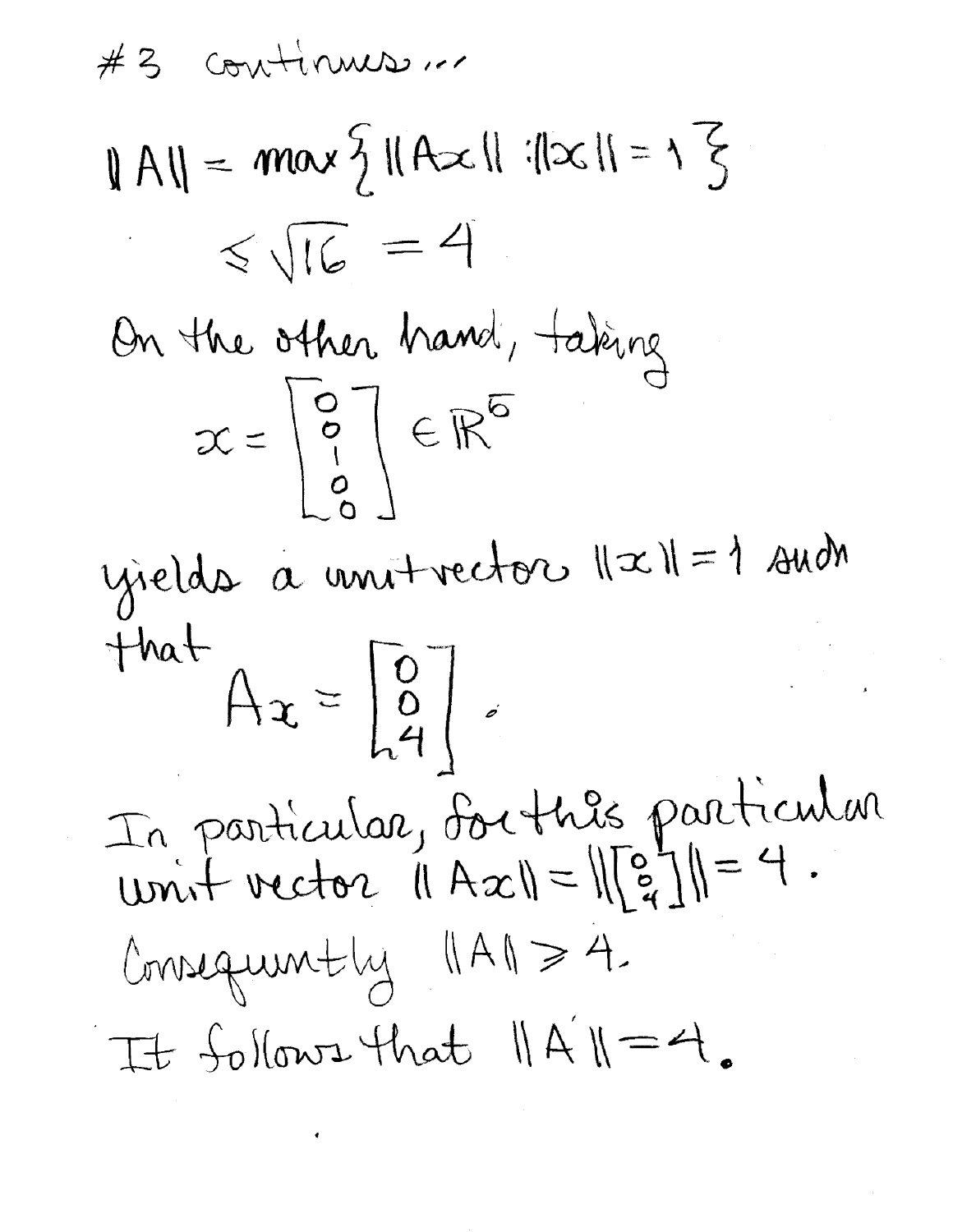#3 continues...<br>Nous consider  $A^T = \begin{bmatrix} 2 & 0 & 0 \\ 0 & 3 & 0 \\ 0 & 0 & 4 \\ 0 & 0 & 0 \end{bmatrix}$ .

If ye R<sup>3</sup> is a unit vector  $\|\gamma\|=1$  $A^T y = \begin{bmatrix} \frac{2y_1}{3y_2} \\ \frac{2y_2}{3y_3} \\ 0 \\ 0 \end{bmatrix} \in \mathbb{R}^{5}$ 

Therefore  $|(A^{T}y)|^2 = 4y_1^2+9y_2^2+1by_3^2+O^2+O^2$  $\leq 16(y_1^2+y_2^2+y_3^2)=161|y_1|^2=16$ Consequently  $||A^T|| \le 4$ . On the other<br>hand taking  $y = \begin{bmatrix} 0 \\ 0 \\ 1 \end{bmatrix}$  yields that  $||A^{\prime}y||=4$  so  $||A^{\prime\prime}||\geq 4$ . It again follows that  $MATM=4$ .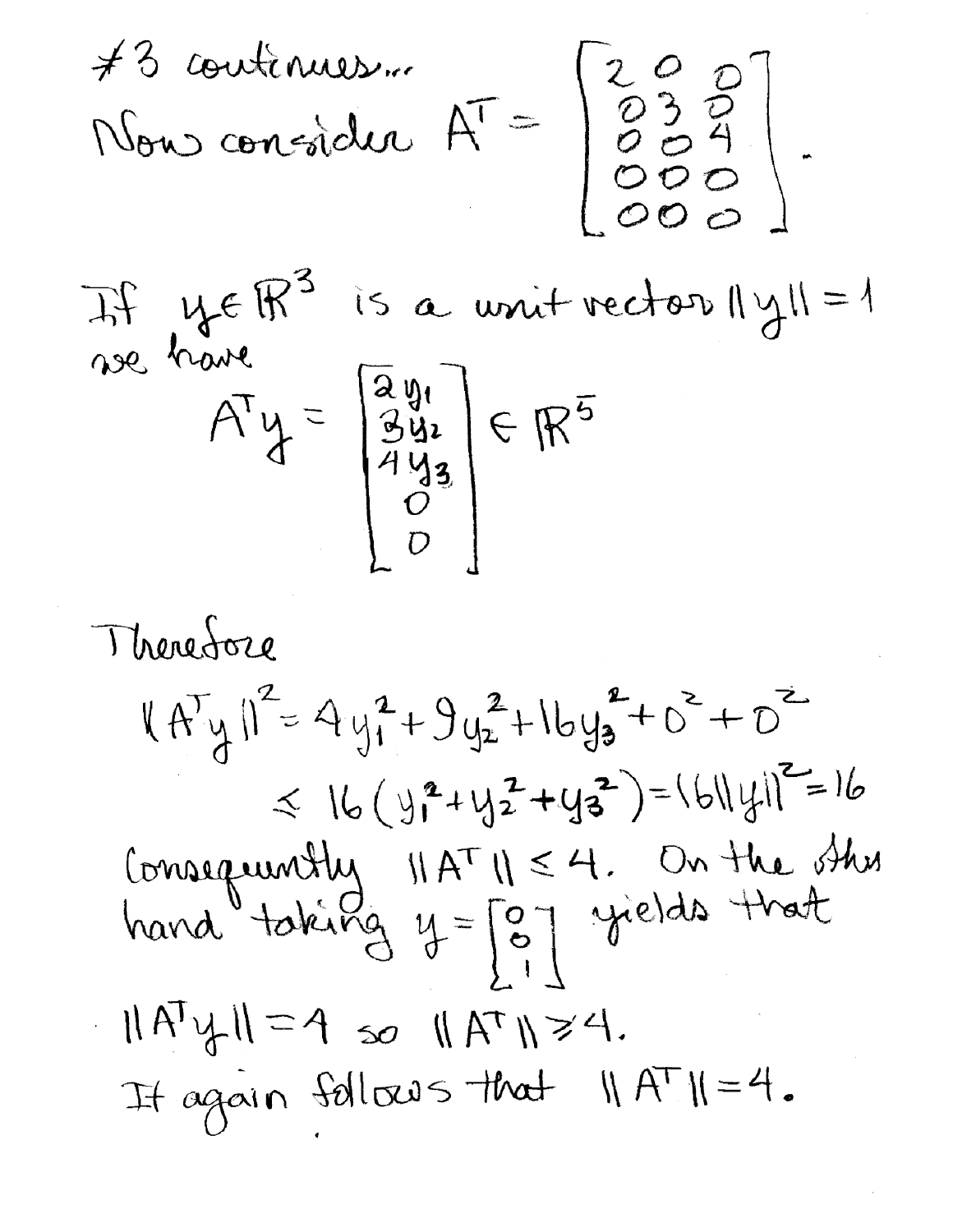## 466hw2p4

December 15, 2020

## **Homework 2 Problem 4**

4. Let  $A \in \mathbb{R}^{7 \times 4}$  be a matrix with entries chosen randomly (and independently) from the uniform distribution on the interval  $[-1, 1]$ . Use any numerical means you prefer to compute  $||A||$  and  $||A^T||$  for three different samples of the random matrices just described.

```
[1]: using LinearAlgebra
```

```
[7]: for i=1:3
```

```
A = 2*rand(7, 4).-1
    println("Random Matrix ",i)
    printhn(" |A| = ",opnorm(A))println("|A^T| = ",opnorm(A^+))println("")
end
```

```
Random Matrix 1
  |A| = 2.013200448215746
|A^T| = 2.0132004482157457
Random Matrix 2
  |A| = 2.3881749141483133
|A^T| = 2.388174914148313
Random Matrix 3
  |A| = 2.1603780237379278
|A^T| = 2.1603780237379273
```
Note, up to rounding errors, that  $||A|| = ||A^T||$ .

[ ]: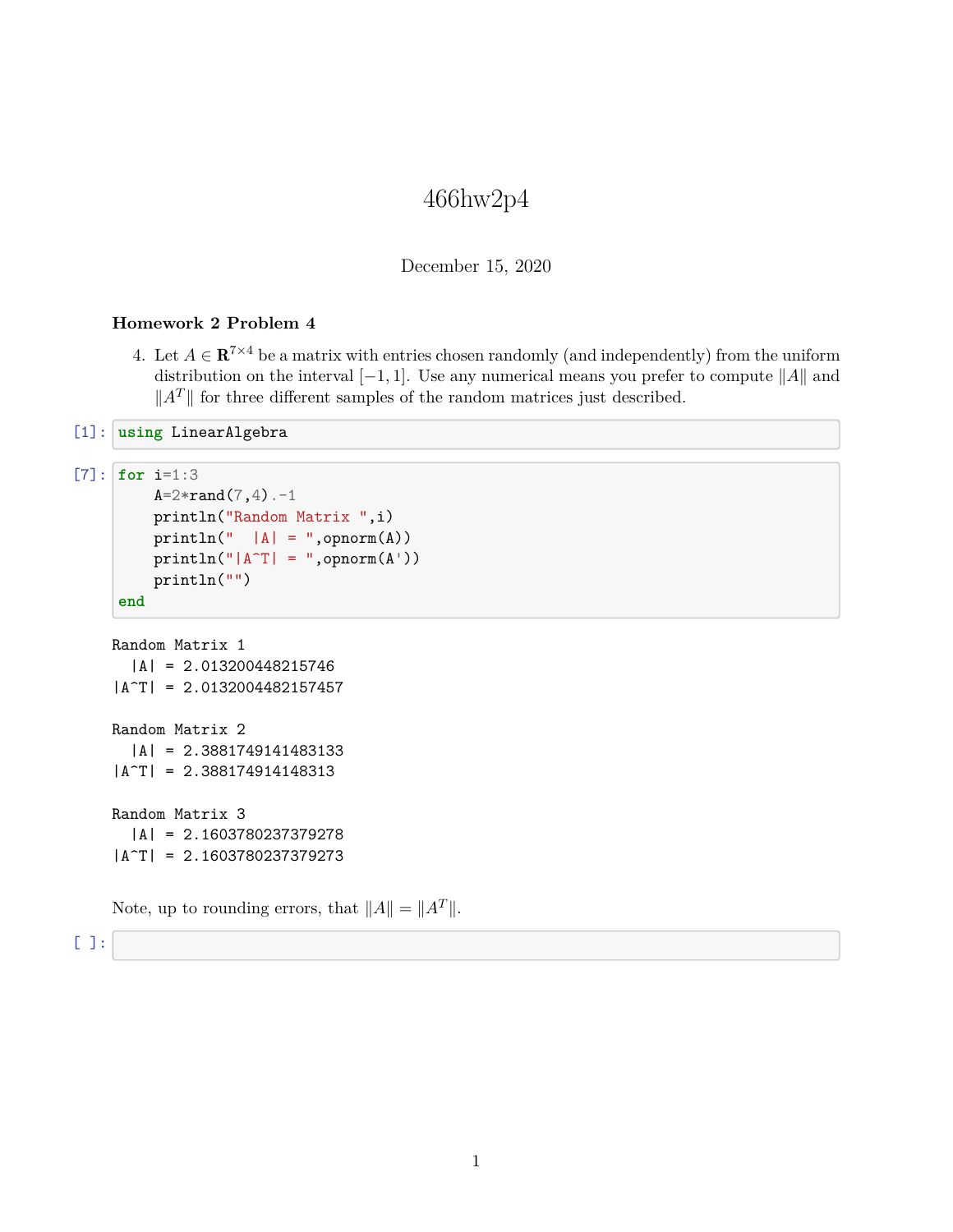#5 Given A E R<sup>varn</sup> let x ER" and  $||A \times || = ||A|| \quad \text{and} \quad ||A^T y|| = ||A^T ||.$ (1) Use the Cauchy-Schwarez inguality to prove  $MAx||^2 \in |AA^{\dagger}Ax||$  and  $||A^{\dagger}y||^2 \in ||AA^{\dagger}y||$ By detinition of the rector norm  $||Ax||^2 = (Ax)'(Ax) = x^T A^T Ax$ =  $x^T(\hat{A}^T A x)$ . Now, Cauchy-Schwarz gives  $|\mathcal{X}^{\dagger}(A^{\dagger}Ax)| \leq ||x|| ||A^{\dagger}Ax||$ Consequently, since Nach=1, then  $||Ax||^2 \le ||A^T Ax||$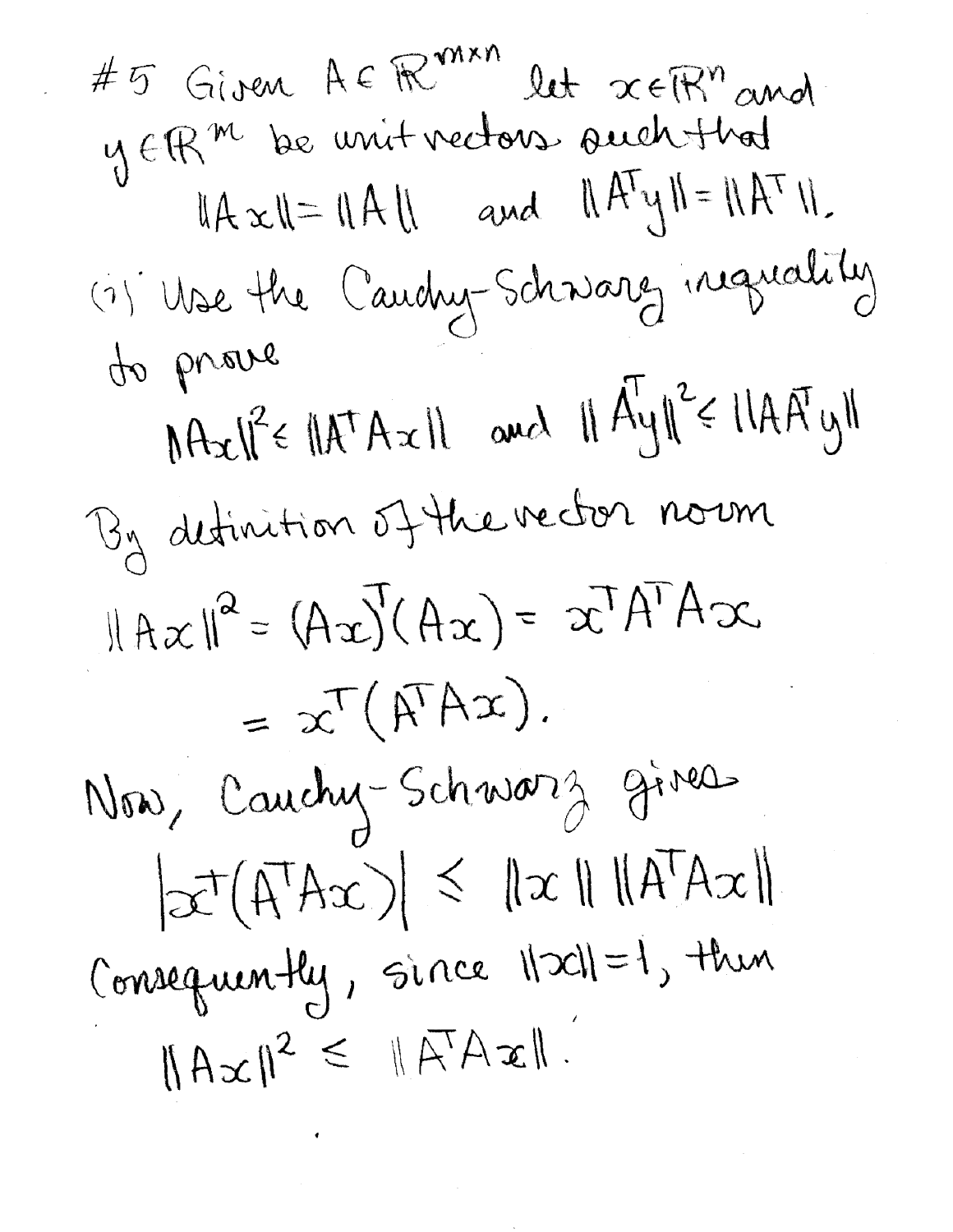$$
\#5 \text{ (a)} \text{ continuous}
$$
\n
$$
\{\text{initial}\}
$$
\n
$$
\|\text{AT} \text{ y}\|^2 = (\text{AT} \text{ y})^T \text{AT} \text{ y} = \text{ y}^T \text{ AT}^T \text{AY}
$$
\n
$$
= \text{ y}^T (\text{AT} \text{ y}) \le \text{ y} \text{ will} \text{A} \text{AT} \text{ y} \text{II} = \text{U} \text{AT} \text{ Y} \text{ y} \text{II}.
$$
\n
$$
\{\text{all}\}
$$
\n
$$
\{\text{in}\}
$$
\n
$$
\{\text{in}\}
$$
\n
$$
\{\text{in}\}
$$
\n
$$
\{\text{in}\}
$$
\n
$$
\{\text{in}\}
$$
\n
$$
\{\text{in}\}
$$
\n
$$
\{\text{in}\}
$$
\n
$$
\{\text{in}\}
$$
\n
$$
\{\text{in}\}
$$
\n
$$
\{\text{in}\}
$$
\n
$$
\{\text{in}\}
$$
\n
$$
\{\text{in}\}
$$
\n
$$
\{\text{in}\}
$$
\n
$$
\{\text{in}\}
$$
\n
$$
\{\text{in}\}
$$
\n
$$
\{\text{in}\}
$$
\n
$$
\{\text{in}\}
$$
\n
$$
\{\text{in}\}
$$
\n
$$
\{\text{in}\}
$$
\n
$$
\{\text{in}\}
$$
\n
$$
\{\text{in}\}
$$
\n
$$
\{\text{in}\}
$$
\n
$$
\{\text{in}\}
$$
\n
$$
\{\text{in}\}
$$
\n
$$
\{\text{in}\}
$$
\n
$$
\{\text{in}\}
$$
\n
$$
\{\text{in}\}
$$
\n
$$
\{\text{in}\}
$$
\n
$$
\{\text{in}\}
$$
\n
$$
\{\text{in}\}
$$
\n
$$
\{\text{in}\}
$$
\n
$$
\{\text{in}\}
$$
\n
$$
\{\text{in}\}
$$
\n
$$
\{\text{in}\}
$$
\n
$$
\{\text{in}\}
$$
\n
$$
\{\text{in}\}
$$
\n
$$
\{\text{in}\}
$$
\n
$$
\{\text
$$

 $\sim 10^{-10}$ 

 $\epsilon$  .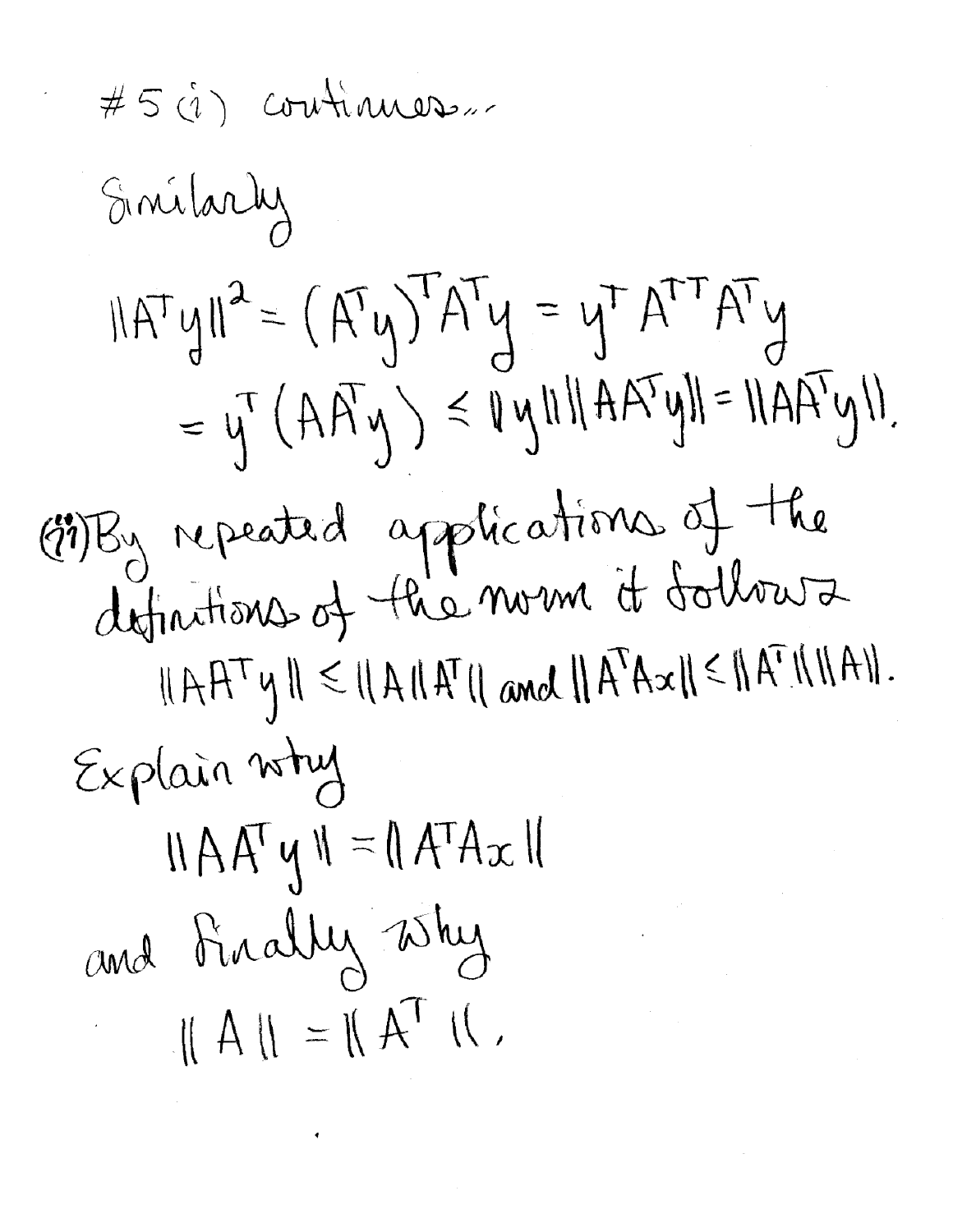$#5$  (in) Continues ... Since  $||A A^T y|| \le ||A || ||A^T||$  then  $||A A y||^{2} \le ||A||^{2} ||A^{T}||^{2}$  $= \|A_{x}\|^{2} \|A^{T}y\|^{2}$  $\leq$   $\|\vec{A}A\alpha\|\|\vec{A}A^T\psi\|.$ It follows that  $||A A^{\mathsf{T}} \psi|| \leq ||A^{\mathsf{T}} A \chi||$ Similarly  $\|A^T Ax\|^{\alpha} \leq \|A^T\|^2 \|A\|^2$  $= ||A^{\tau}y||^2 ||A^{\tau}x||^2 \le ||A A^{\tau}y|| ||A^{\tau}Ax||$ implies II AT Ax II = II AAT y II.<br>Putting thuse two inequalities together Shows that  $||A^T A x|| = ||A A^T y||$ .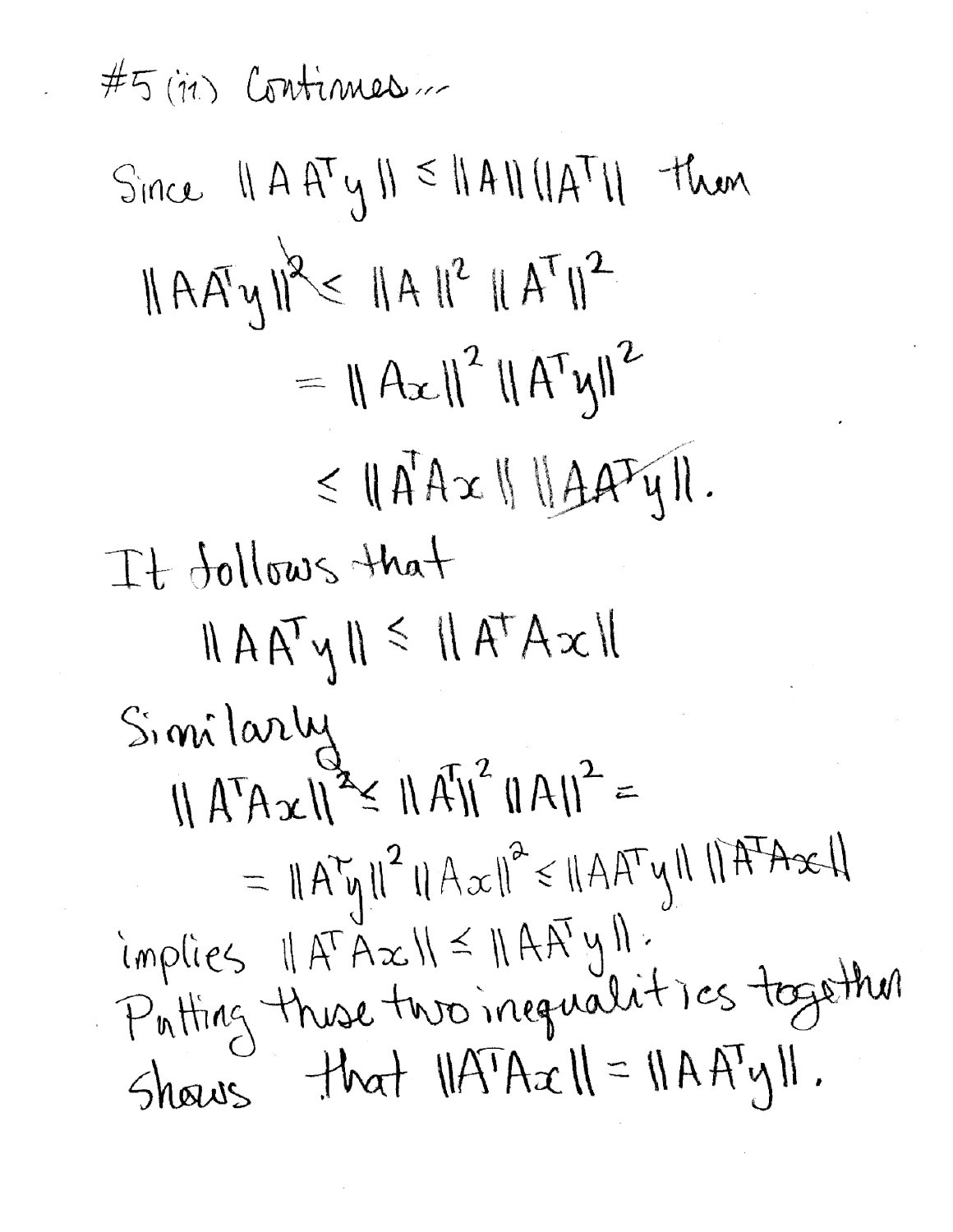#5 (11) For the seasond equality<br>note that  $||A||^2 = ||Ax||^2 \le ||A^T Ax|| \le ||A^T|| ||A||$ So 11A11<11AT11 and similarly  $||A^T||^2 = ||A^T y||^2 \le ||A A^T y|| \le ||A|| ||A^T H$  $\text{SO} \quad || A^{\top} || \le || A ||$ Again patting these two inequalities together shows that  $||A|| = ||A||$ .

 $\label{eq:2.1} \mathcal{L}(\mathcal{L}^{\mathcal{L}}_{\mathcal{L}}(\mathcal{L}^{\mathcal{L}}_{\mathcal{L}})) \leq \mathcal{L}(\mathcal{L}^{\mathcal{L}}_{\mathcal{L}}(\mathcal{L}^{\mathcal{L}}_{\mathcal{L}}))$ 

 $\mathcal{L}(\mathcal{L}^{\mathcal{L}})$  and  $\mathcal{L}^{\mathcal{L}}$  are  $\mathcal{L}^{\mathcal{L}}$  . The contribution of  $\mathcal{L}^{\mathcal{L}}$ 

 $\label{eq:2.1} \frac{1}{\sqrt{2\pi}}\int_{0}^{\infty}\frac{1}{\sqrt{2\pi}}\left(\frac{1}{\sqrt{2\pi}}\right)^{2\alpha} \frac{1}{\sqrt{2\pi}}\int_{0}^{\infty}\frac{1}{\sqrt{2\pi}}\left(\frac{1}{\sqrt{2\pi}}\right)^{\alpha} \frac{1}{\sqrt{2\pi}}\frac{1}{\sqrt{2\pi}}\int_{0}^{\infty}\frac{1}{\sqrt{2\pi}}\frac{1}{\sqrt{2\pi}}\frac{1}{\sqrt{2\pi}}\frac{1}{\sqrt{2\pi}}\frac{1}{\sqrt{2\pi}}\frac{1}{\sqrt{2\$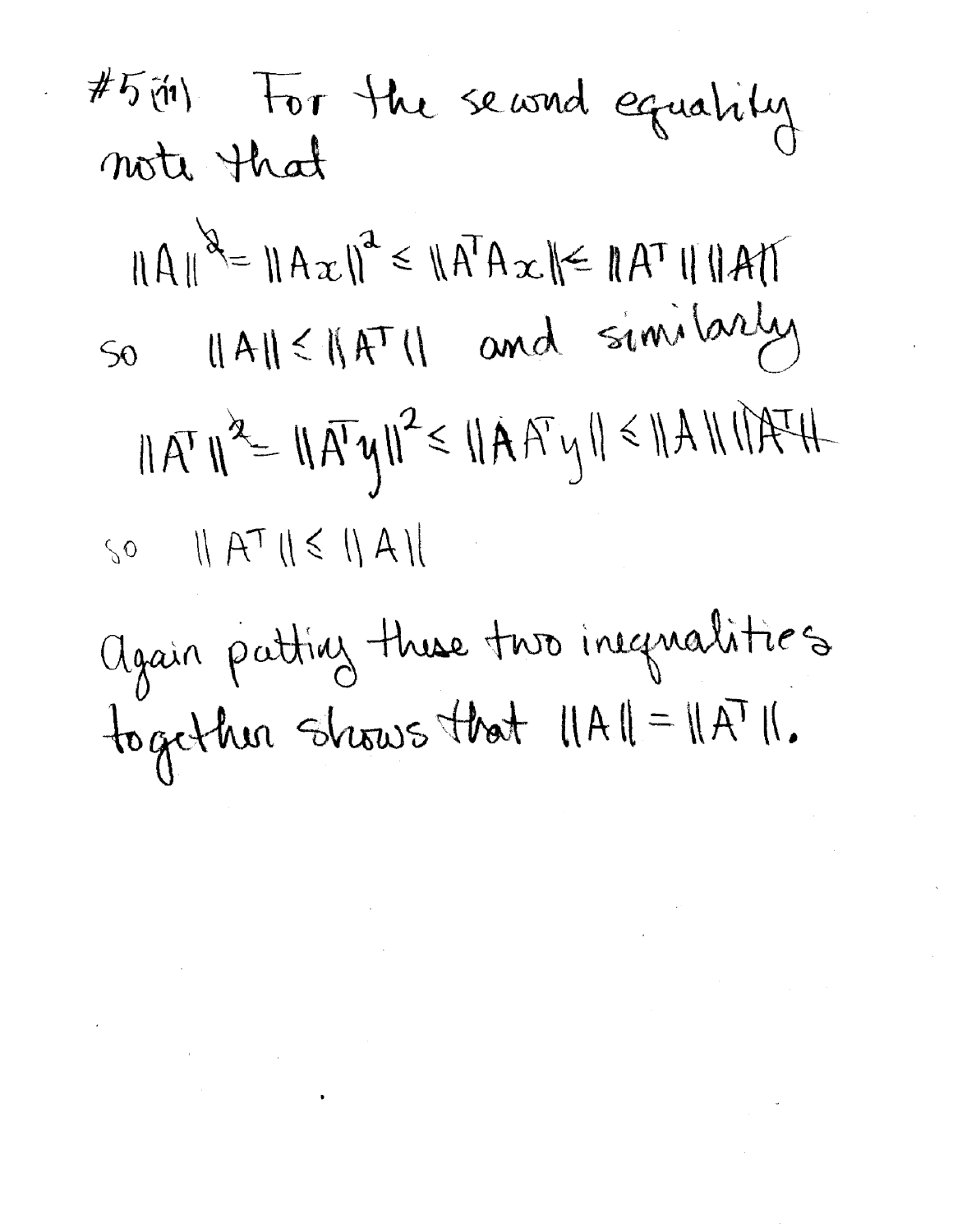#6 Yd A
$$
\in \mathbb{R}^{m \times n}
$$
 *st* B= A'A and  
define  $\lambda = max \{ \vec{x}B\vec{x} : ||\vec{x}|| = 1 \}$   
(i) Explain why 130 and 4 hours that  
 $||A|| = ||A|| = \sqrt{2}$ .

Since  
\n
$$
x^T Bx = x^T A^T Ax = (Ax)^T Ax
$$
  
\n $= ||Ax||^2 \ge 0$   
\n $\therefore$   $\therefore$   $\therefore$   $\therefore$   $\therefore$   $\therefore$   $\therefore$   $\therefore$   $\therefore$   $\therefore$   $\therefore$   $\therefore$   $\therefore$   $\therefore$   $\therefore$   $\therefore$   $\therefore$   $\therefore$   $\therefore$   $\therefore$   $\therefore$   $\therefore$   $\therefore$   $\therefore$   $\therefore$   $\therefore$   $\therefore$   $\therefore$   $\therefore$   $\therefore$   $\therefore$   $\therefore$   $\therefore$   $\therefore$   $\therefore$   $\therefore$   $\therefore$   $\therefore$   $\therefore$   $\therefore$   $\therefore$   $\therefore$   $\therefore$   $\therefore$   $\therefore$   $\therefore$   $\therefore$   $\therefore$   $\therefore$   $\therefore$   $\therefore$   $\therefore$   $\therefore$   $\therefore$   $\therefore$   $\therefore$   $\therefore$   $\therefore$   $\therefore$   $\therefore$   $\therefore$   $\therefore$   $\therefore$   $\therefore$   $\therefore$   $\therefore$   $\therefore$   $\therefore$   $\therefore$   $\therefore$   $\therefore$   $\therefore$   $\therefore$   $\therefore$   $\therefore$   $\therefore$   $\therefore$   $\therefore$   $\therefore$   $\therefore$   $\therefore$   $\therefore$   $\therefore$   $\therefore$   $\therefore$   $\therefore$   $\therefore$   $\therefore$   $\therefore$   $\there$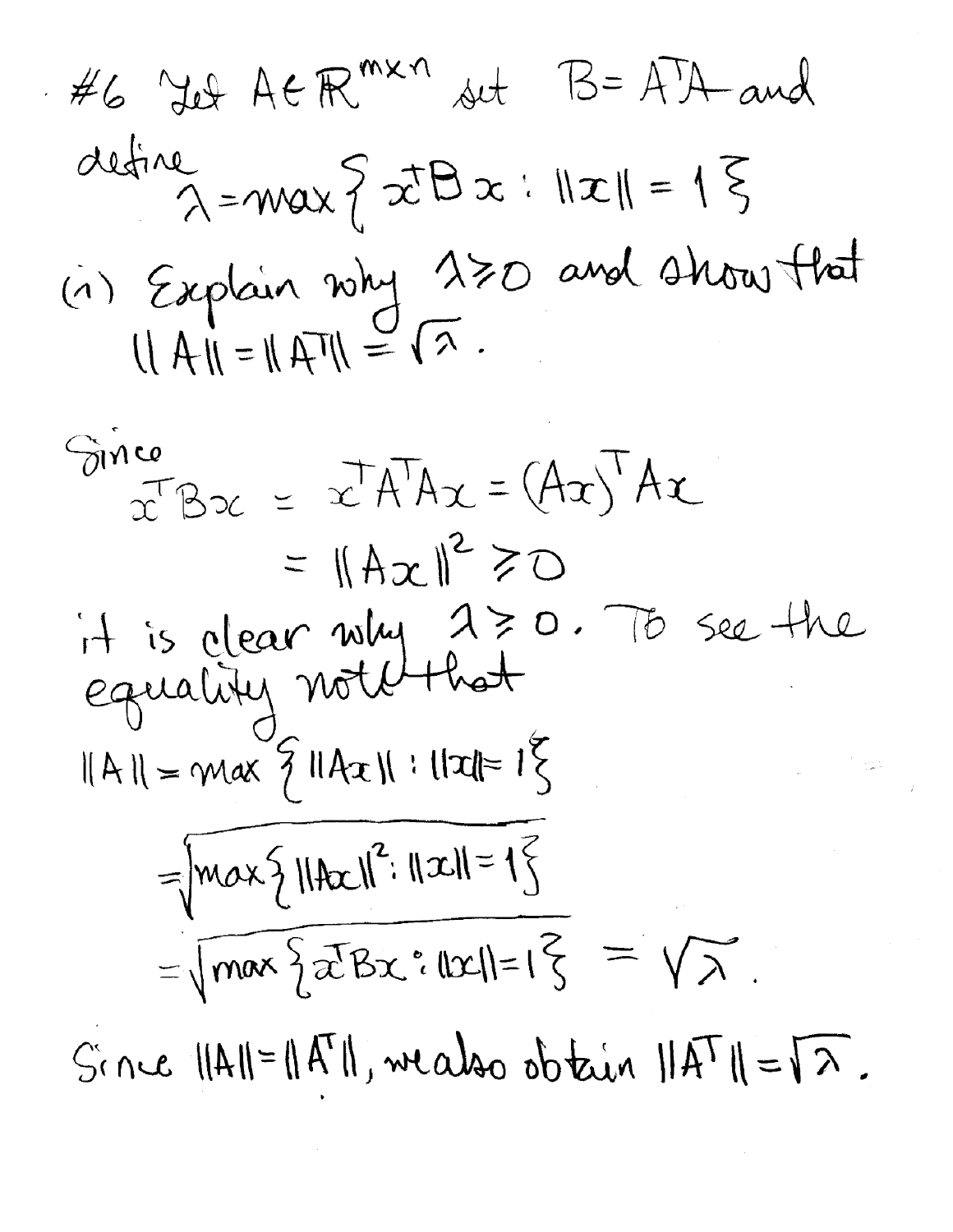#6(ii) Choose  $\xi \in \mathbb{R}^n$  to be a unit vector such that  $\xi^{T} \xi \xi = \lambda$  and show that  $\|B\xi\| \leq \lambda$ .

 $IB5I^2 = (B5)^T B5 = 5^T B^T B5$  $=5^{\circ} (B^{T}B5) \leq ||5|| ||B^{T}B5||$  $\leq \|(A^{T}A)^{T}A^{T}A \leq \|= \|A^{T}A A^{T}A \leq \|$  $\leq \|\boldsymbol{A}^{\mathsf{T}}\|\|\boldsymbol{A}\|\|\boldsymbol{A}^{\mathsf{T}}\|\|\boldsymbol{A}\|$ =  $\sqrt{\lambda} \sqrt{\lambda} \sqrt{\lambda} = \lambda^2$ . Thoutore, taking square roots gields  $||B\xi|| \leq \lambda$ .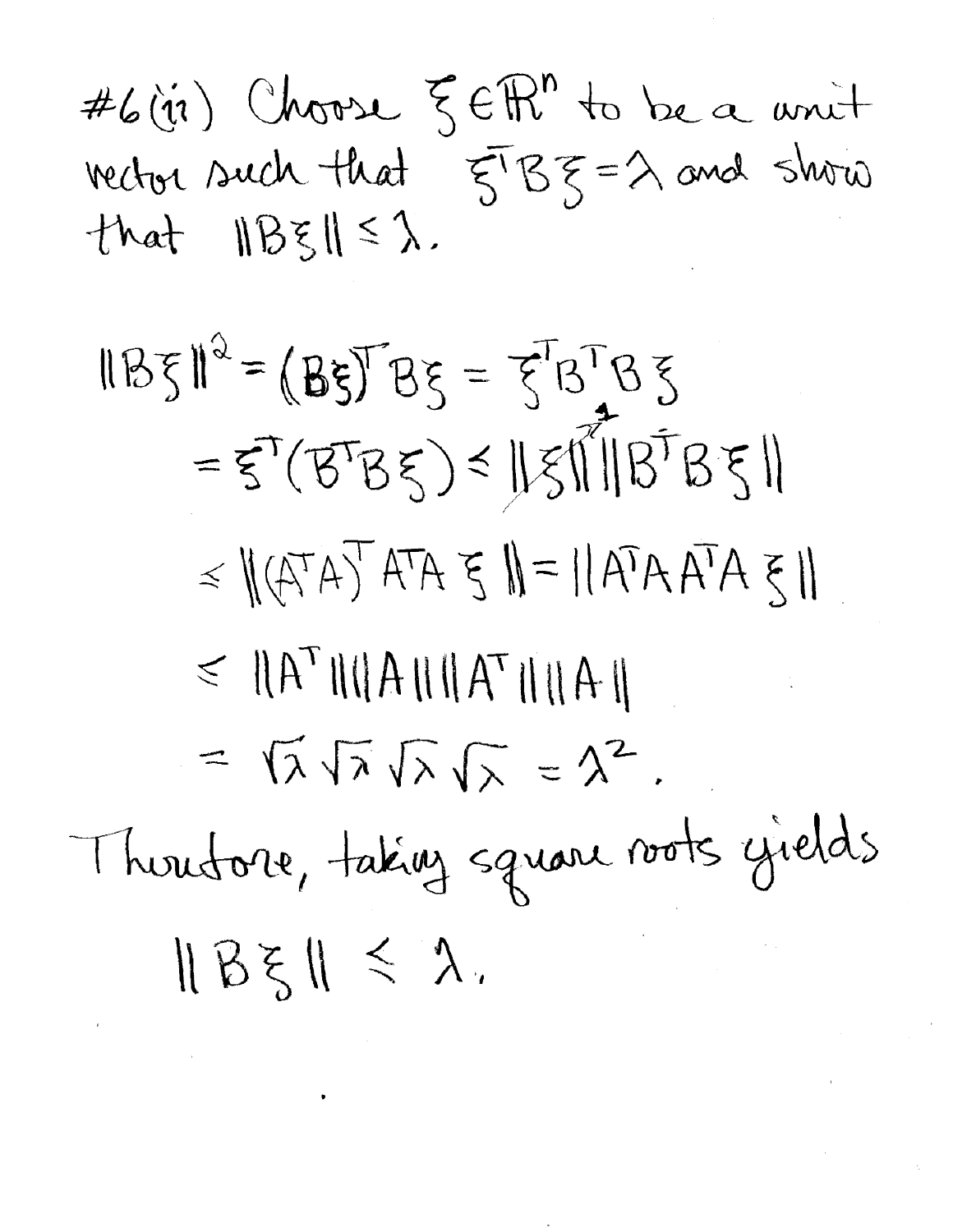#6 (til) Expand the inner product  $(B\xi-\lambda \xi)^\top(B\xi-\lambda \xi)$  and show that  $||B\xi - \lambda \xi|| = 0$ . Expanding obtains  $(85 - 25)(85 - 25)$ =  $(B\xi)B\xi - (B\xi)^T\lambda \xi - (\lambda \xi)B\xi + (\lambda \xi)(\lambda \xi)$  $=||B\xi||^2 - 2\lambda \xi^T B\xi + \lambda^2 \| \xi \|^2$  $\leq \lambda^2 - 2\lambda \cdot \lambda + \lambda^2 = 0$ .

Thuesdore

 $||B\xi - \lambda \xi|| = 0$ .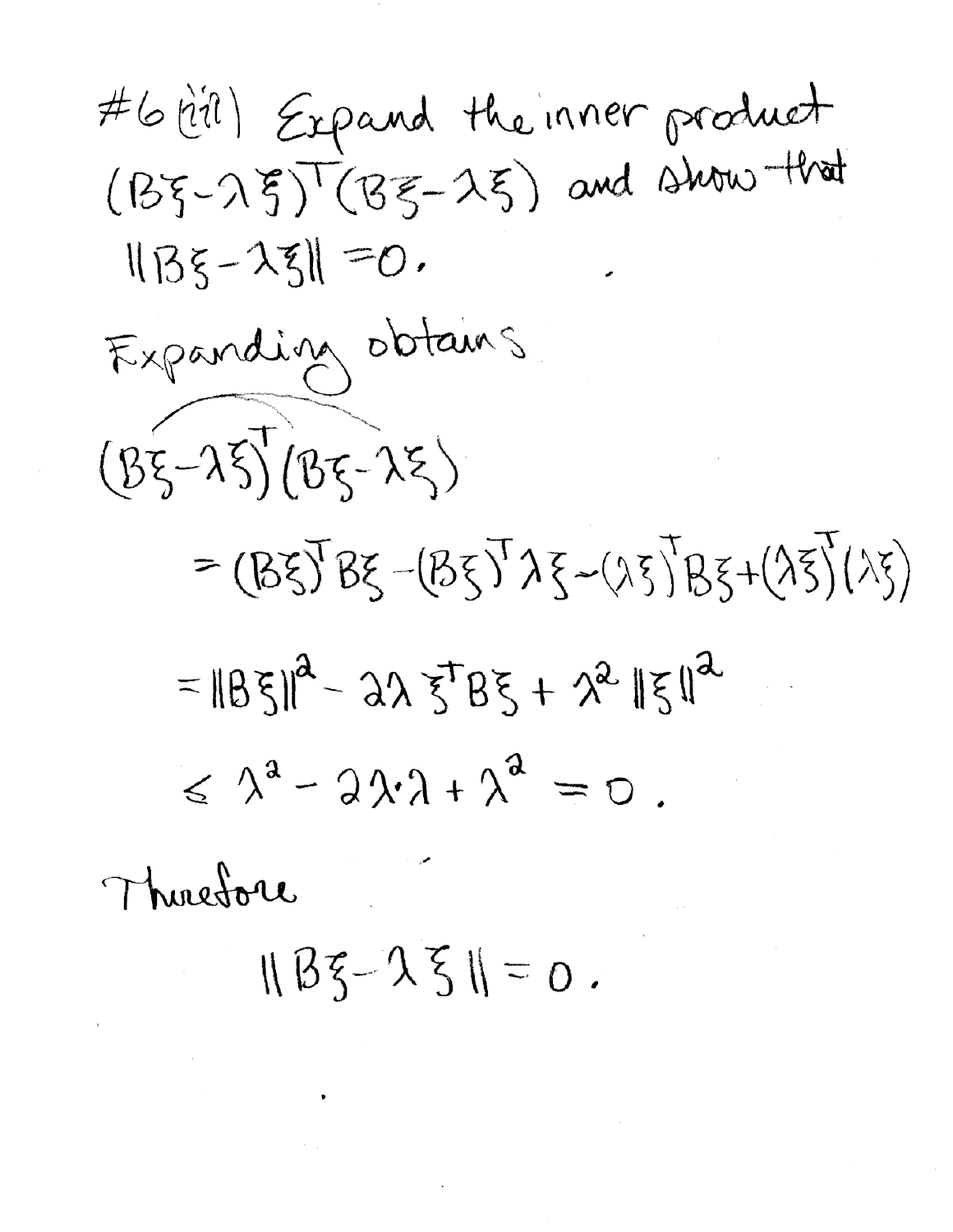# 6 (M) Is it true or false that 5 mars<br>be an eigenvector of B with 7 as an<br>eigenvalures

 $Sincz$   $||Bz - \lambda \xi|| = 0$ , then it tollows that

 $B\xi = \lambda \xi$ ,

as this is the eigenvector-eigenvalue equation du B, The only thing However, since  $||\xi||=1$ , then it is clear 5#0. Cousequently it's true that 5 is<br>an eigenvector of B with A as the<br>cousposicing eigenvalue.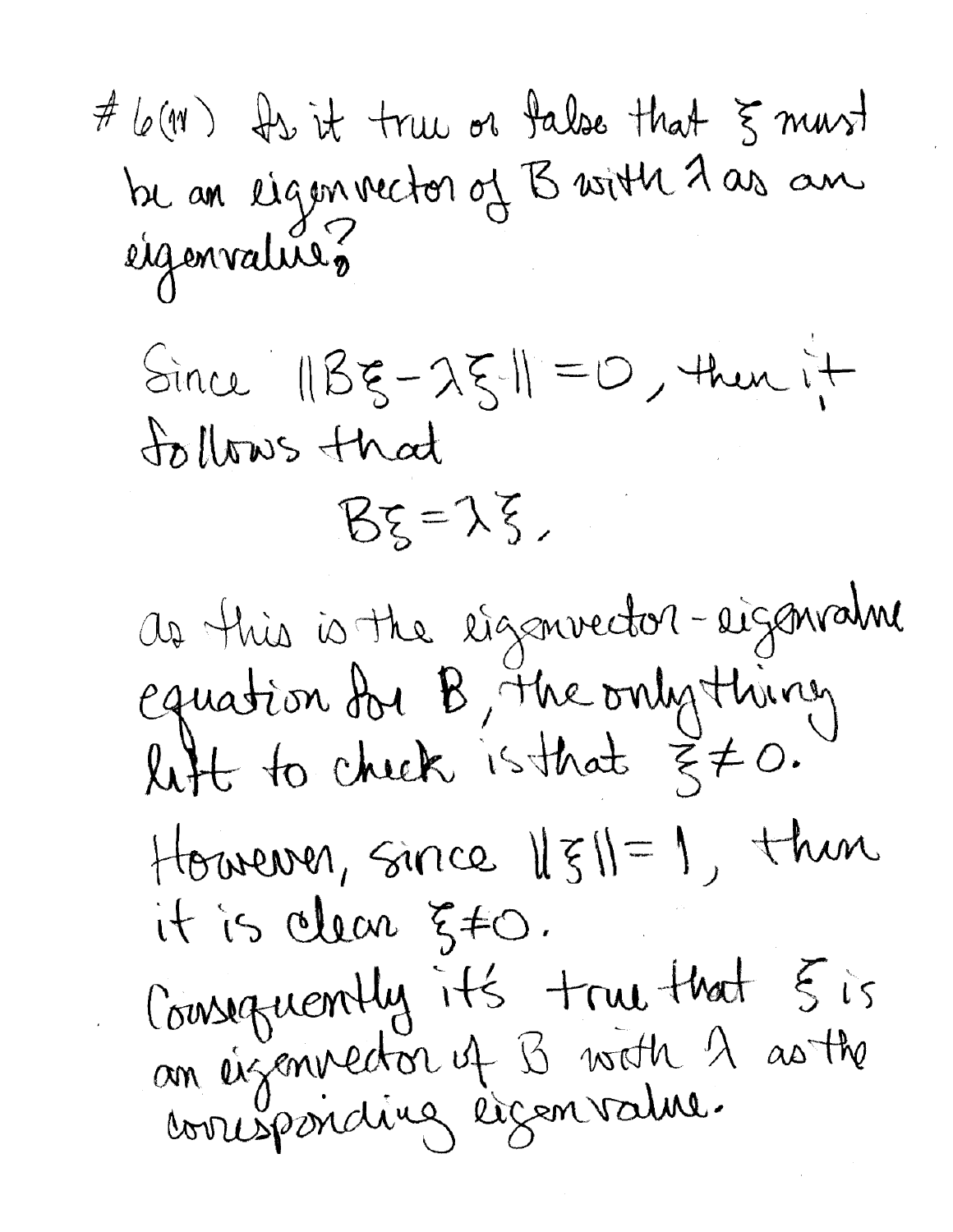#7 NA BERMAN be any symmetric matrix<br>with  $B^T=B$  and choose  $\sigma_{\mathcal{S} \in \mathbb{R}^n}$  and  $\lambda \in \mathbb{R}$ such that  $\lambda$ = max {  $zTBx$  :  $||x||=1$ } and  $\xi^{T}B\xi = 1$ . (1) Find an example of a matrix B such that  $\lambda < 0$ .

$$
\text{Let} \quad B = \begin{bmatrix} 2 & 0 \\ 0 & -2 \end{bmatrix} = -2 \text{ } \overline{1}.
$$

Then 
$$
B^T = B
$$
 and  $x^T(-2Tx) = -2x^Tx$   
\n $= -2||x||^2 = -2$   
\n $= -2||x||^2 = -2$ 

dor all unit rectors xEtt.  $+hd$   $\lambda=-2<0$ .

(41) Show for any  $v \in \mathbb{R}^n$  that  $v^{\dagger}Bu \leq \lambda v^{\dagger}v.$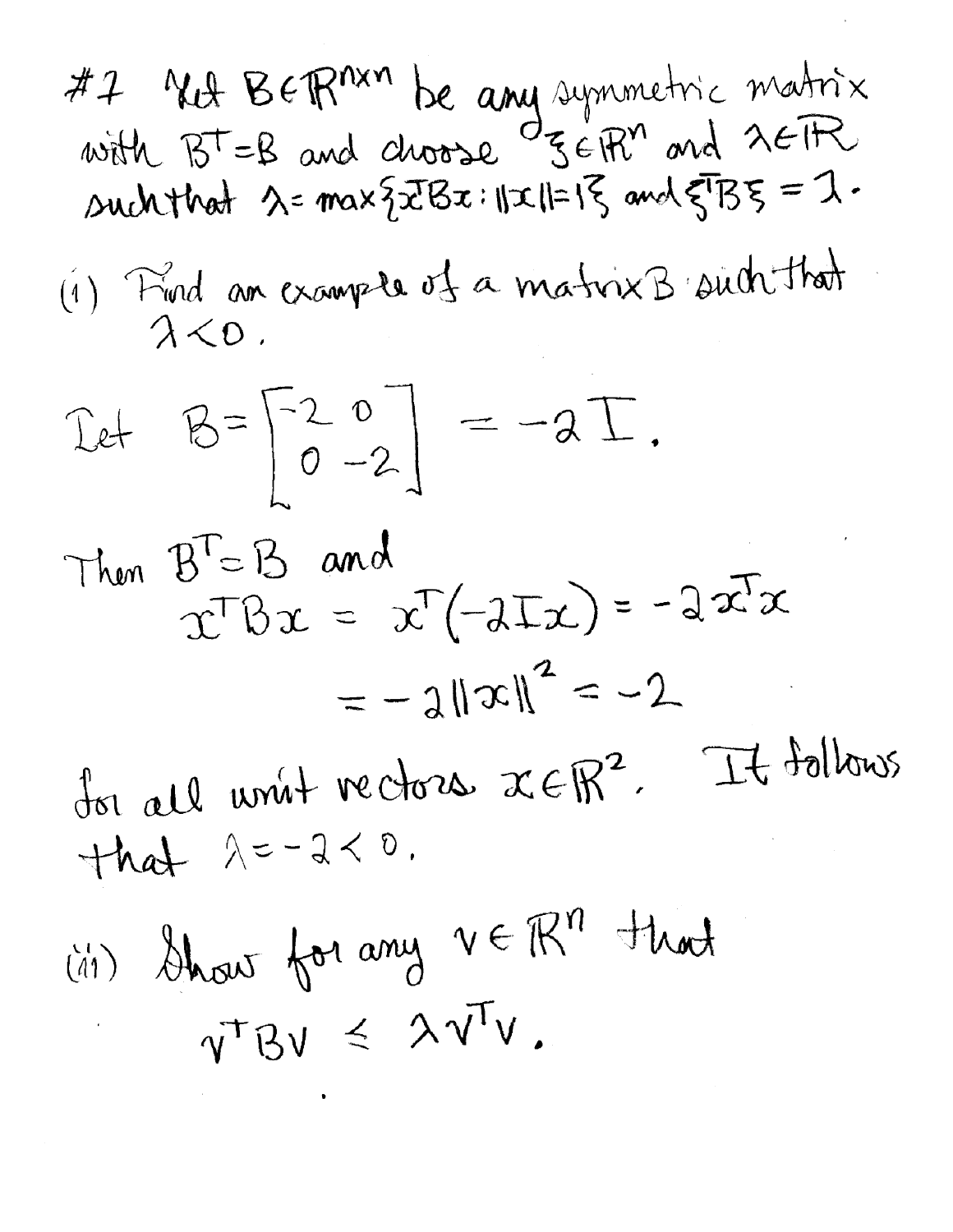$\#I$ (11) Continues ...  $Tf$   $\gamma=0$  then  $V^{\top}BV = O^{\top}Bo = O$ and  $\lambda\sqrt{1}V = \lambda\sqrt{1}O = O$ So the ineguality VBV EAVIV holds in a trivial way. If  $v \neq 0$  then  $x = \frac{v}{1|v|_1}$  is a unit vector and by definition of  $\lambda$  we<br>have that  $\frac{0}{2}$ TBx  $\leq \lambda$ . Substituting in terms of V yields  $x^{T}Bx = (\frac{V}{\|V\|})^{T}B(\frac{V}{\|V\|}) = \frac{1}{\|V\|^{2}}V^{T}BY$ Therefore  $V^{\top}BV = IIVII^{2}x^{T}Bx \leq \lambda IVVI^{2} = \lambda V^{T}V.$ 00 desired.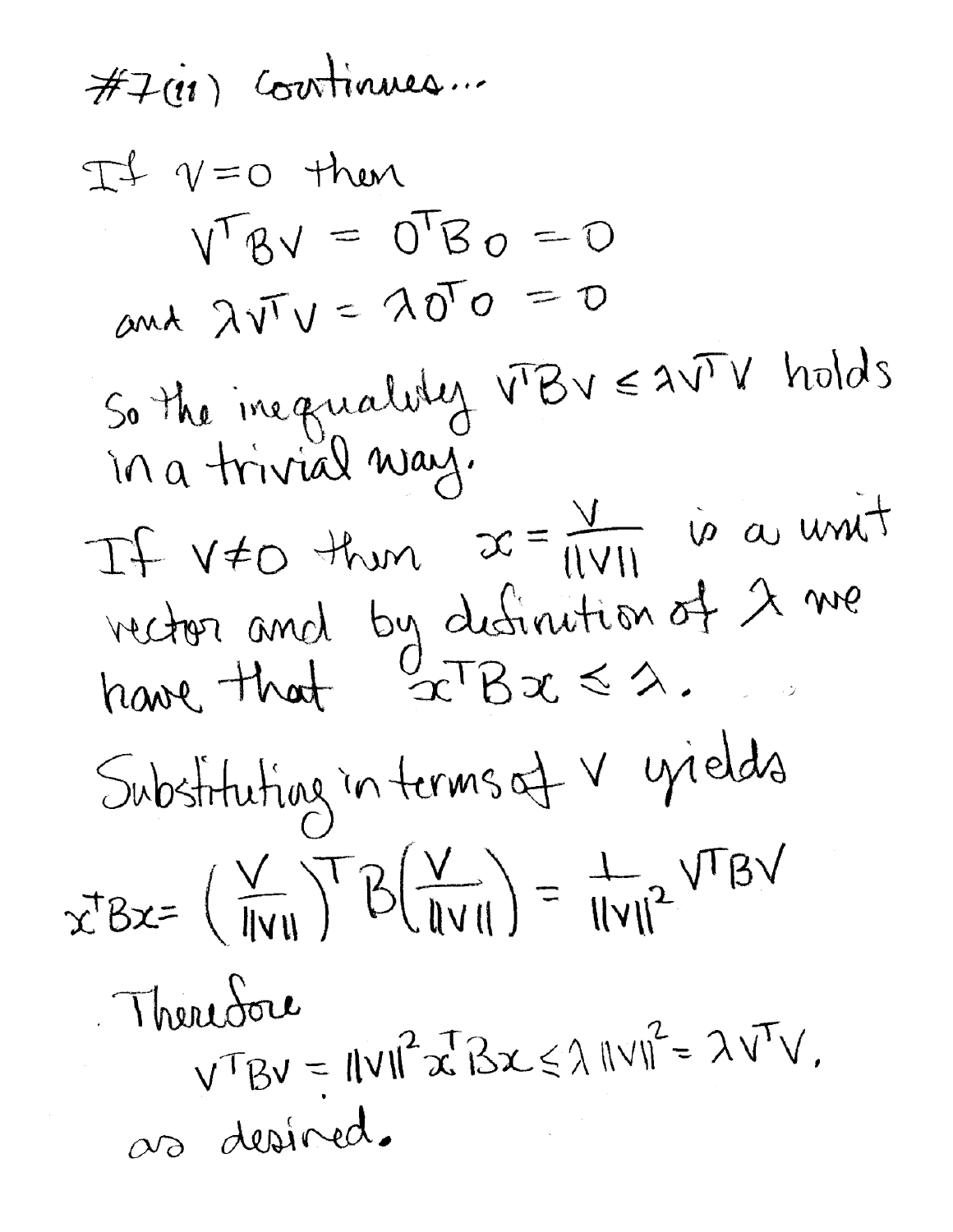#7 $(\tilde{m})$  foot  $v = \xi + \varepsilon w$  where  $w \in \mathbb{R}^n$ <br>and  $\varepsilon > 0$  and simplify to prove that  $\partial W^{\dagger}(B\xi-\lambda\xi)\leq \mathcal{E}(\lambda W^{\dagger}W-W^{\dagger}BW).$ Substituting into  $v^{T}Bv \leq 2v^{T}v$  we<br>obtain  $V^{T}Bv = (\xi + \epsilon_{w})^{T}B(\xi + \epsilon_{w})$  $=$   $\xi$ B $\xi$ + $\xi$ T $B$  $\varepsilon$ W+ $(\varepsilon \omega)$ T $B$  $\xi$  +  $(\varepsilon \omega)$ T $B$  $\varepsilon \omega$  $= \lambda + \mathcal{E}(B^T S)W + \mathcal{E} W^T (B S) + \mathcal{E}^2 W^T B W$  $=$  2 + 2  $\epsilon$  w<sup>T</sup>B  $\xi$  +  $\epsilon^2$  w<sup>2</sup> BW and  $\lambda V^T V = \lambda (5 + \epsilon W)^T (5 + \epsilon W)$  $= \lambda \left( \xi^T \xi + \lambda \epsilon w^T \xi + \epsilon^2 w^T w \right)$ =  $\lambda$  +  $35\lambda w^{T}\xi + \xi^{2}\lambda w^{T}w$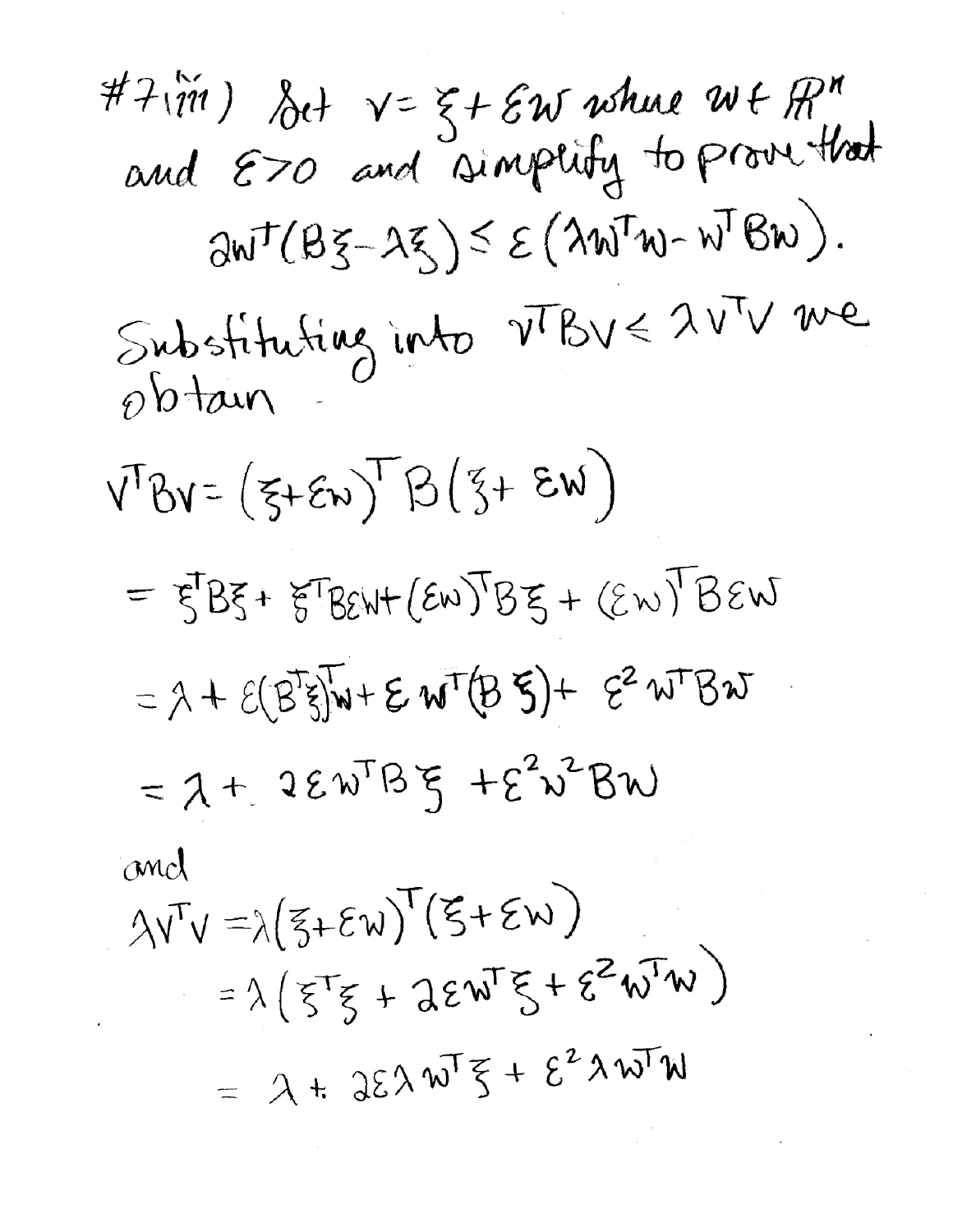#7 [197] continueur It Sollows that  $X + \lambda \epsilon w^{\dagger}B\xi + \epsilon^2 w^{\dagger}Bw \leq X + \lambda \epsilon \lambda w^{\dagger}\xi + \epsilon^2 \lambda w^{\dagger}w$ Therefore canceling, and using the Sact  $\partial \boldsymbol{\psi}^{\mathsf{T}} \boldsymbol{\beta} \boldsymbol{\xi} + \boldsymbol{\xi} \boldsymbol{\psi}^{\mathsf{T}} \boldsymbol{\delta} \boldsymbol{\psi} \boldsymbol{\xi} + \boldsymbol{\xi} \boldsymbol{\lambda} \boldsymbol{\psi}^{\mathsf{T}} \boldsymbol{\psi}$ Finally rearrange the towns and tactor to obtain  $\partial \kappa^{\!\scriptscriptstyle{\text{T}}}(B \xi \!-\! \lambda \xi) \!\leq\! \mathcal{E}\big( \lambda \mathbf{W}^{\!\scriptscriptstyle{\text{T}}}\!\mathbf{W} \!-\! \mathbf{W}^{\!\scriptscriptstyle{\text{T}}}\!\mathsf{B} \mathbf{W} \big)$ which was the desired inequality.